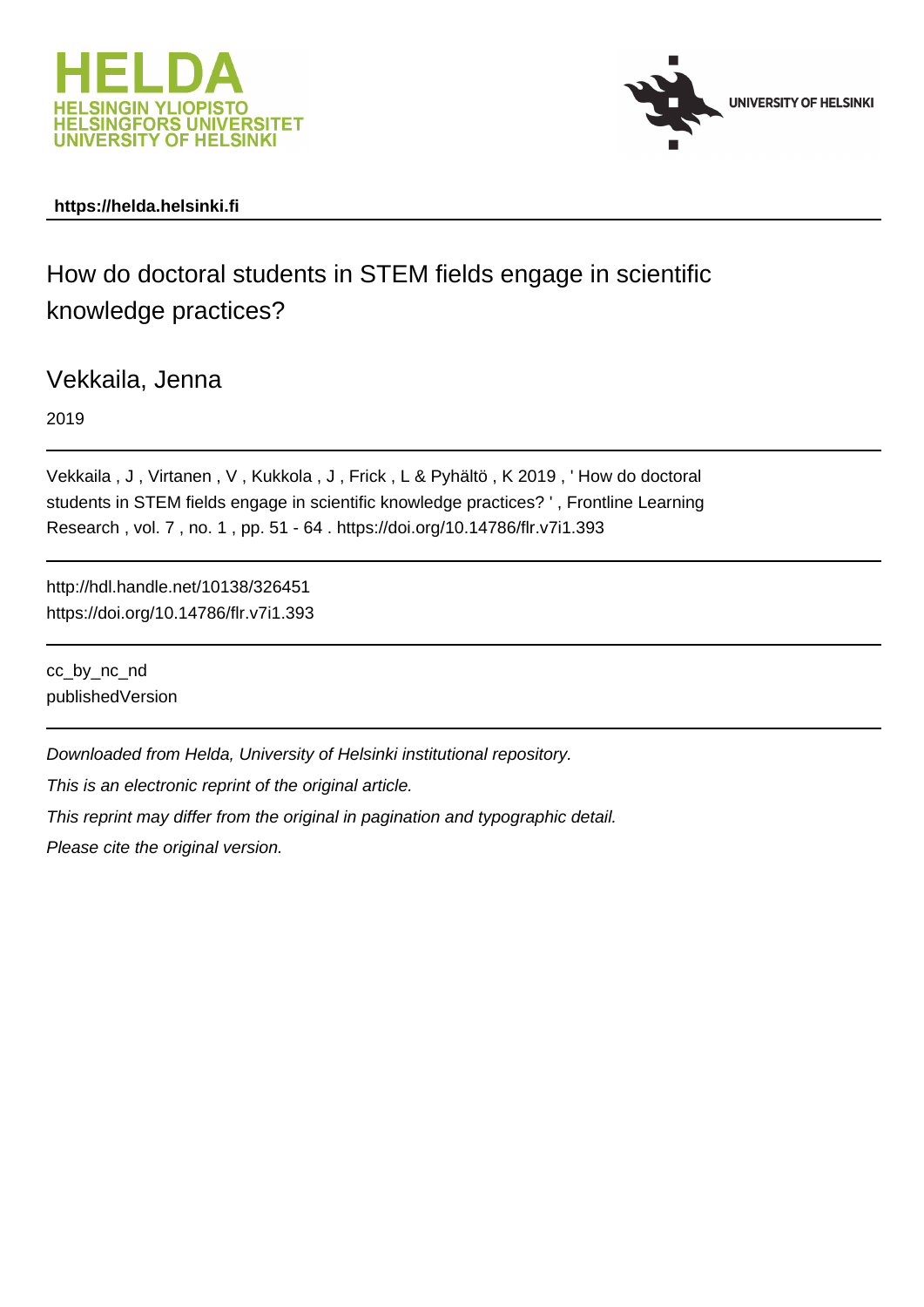

**Frontline Learning Research Vol.7 No. 1 (2019) 51 - 64** ISSN 2295-3159

# **How do doctoral students in STEM fields engage in scientific knowledge practices?**

**Jenna Vekkailaa , Viivi Virtanena, Jani Kukkolab, Liezel Frickc , Kirsi Pyhältöa**

*aCentre for University Teaching and Learning (HYPE), University of Helsinki, Helsinki, Finland; bDepartment of Philosophy, History and Arts, University of Helsinki, Finland; c Department of Curriculum Studies, Stellenbosch University, Stellenbosch, South Africa.*

*Article received 1 August 2018 / Article revised 25 November / Accepted 31 January / Available online 22 February 2019*

#### **Abstract**

*Knowledge creation is at the core of scientific endeavour. As early career researchers, doctoral students take part in knowledge creation through engaging in various knowledge practices and make their original contribution to knowledge, and become experts in their particular domain. However, our understanding of what doctoral knowledge practices entails is still insufficient. For this study, a total of 34 doctoral students from STEM fields, including natural sciences, bio- and environmental sciences and medicine were interviewed to gain a better understanding of the kinds of knowledge practices in which doctoral students in the sciences engage. The data were collected with semi-structured interviews, which were qualitatively content analysed. The results showed that the participants mostly described activities that were established everyday knowledge practices of the researcher community (75 %), whereas practices that were innovative (25 %), entailing transformation of the current practices and developing new ones, were less often reported. Moreover, the practices were typically collective, involving the students, their supervisors or other members of their research groups (67 %). Further investigation showed that the participants were typically actively engaged in knowledge practices (79 %) rather than just adapting existing ones (13 %). Perceiving oneself as a bystander was even less typical (8 %). The significance of this study lies in exploring doctoral students' self-reported knowledge practices in STEM fields, and demonstrates that they perceive themselves as actively and collaboratively engaged in creating knowledge.* 

*Keywords*: Doctoral training; Doctoral student; Qualitative study; Knowledge practice; STEM fields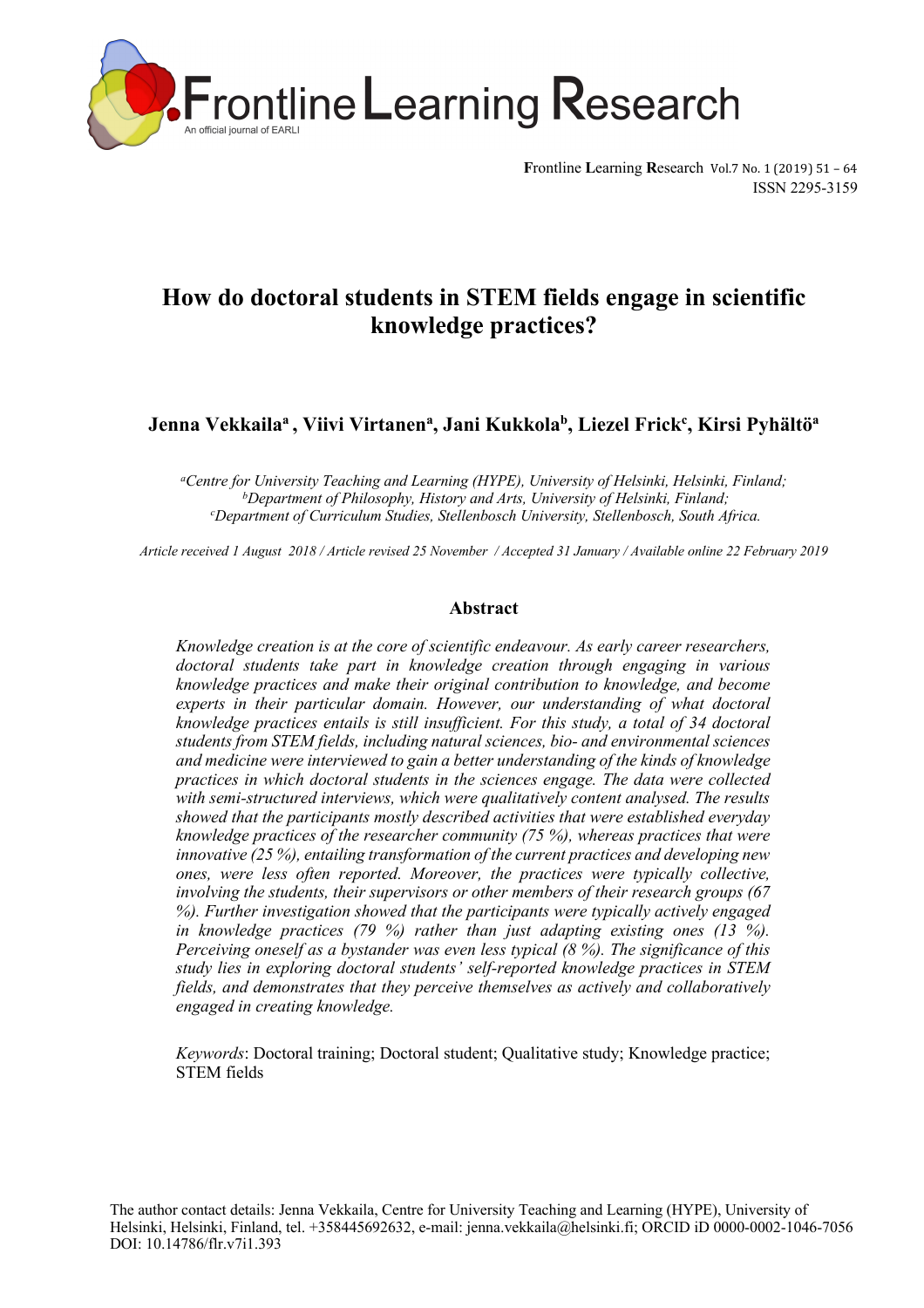

## **1. Introduction**

Knowledge creation is at the core of scientific endeavour. Doctoral students are key players in knowledge creation within any university or discipline since they contribute to the endeavour by producing an original contribution in the form of doctoral dissertation, and by extending the knowledge boundaries of a particular discipline (see e.g., the United Kingdom Quality Assurance Agency for Higher Education, 2008). Therefore, they should also be a key interest to both universities and disciplinary communities that stand to benefit from such advances in knowledge. Knowledge creation takes place through knowledge practices, entailing various disciplinary research activities such as data collection, analysis, article writing, elaboration of concepts and theories, planning a research project, and presenting research. In STEM fields(the abbreviation  $STEM<sup>1</sup>$  referring to science, engineering, technology and mathematics will be used in this article) such practices are suggested to be typically collective (Hakkarainen et al., 2014): doctoral research in STEM fields is typically focused on solving shared research problems related to a supervisor's research projects, pursuing article-based dissertations that consist of co-authored internationally refereed journal articles, and working intensively in relatively strong researcher communities, including several doctoral students, postdocs, and academic staff. Yet, not all the researcher communities in the STEM fields embrace collective knowledge practices, nor do all doctoral students have similar access to such practices even if they may exist in their communities. Accordingly, in order to create an optimal learning environment for knowledge creation for doctoral students in STEM fields, a better understanding of the knowledge practices, and ways in which the students engage in these practices during their studies, is needed. The study aims to contribute to bridging the gap in the literature in the field by exploring the kinds of knowledge practices in which doctoral students in STEM fields engage during their studies. The knowledge practices are explored in the framework of socioconstructivist views of learning (see e.g. Sfard, 1998; Paavola, Lipponen, & Hakkarainen, 2004) by drawing on the seminal work on" knowledge building" by Nonaka and Taceukhi (1995), Engeström (1999), and Bereiter (2002).

#### **1.1 Knowledge practices as key for knowledge creation**

Knowledge creation is a socially embedded endeavour (John-Steiner, 2000), rooted in the researcher community typically comprising of supervisors, other senior scholars, post-doctoral researchers, doctoral students, and both national and international researcher networks (McAlpine & Norton, 2006; Pyhältö & Keskinen, 2012) sharing the same object of activity and knowledge artefacts such as research interest, frameworks, and/or methods. This has several consequences. The knowledge creation takes place in the researcher communities via *knowledge practices*, which are the socially created ways in which scientists think, interact, and engage in their day-to-day work (Brew et al., 2011; McAlpine & Åkerlind, 2010) while carrying out research enquiries. Such practices entail, for instance, various methods employed in research, frameworks utilised, research designs carried out, and scientific writing genres applied. As a result, doctoral student learning is highly embedded in the knowledge practices, not only in terms of knowledge acquisition (a mental process of individual learning) and knowledge participation (a process of being socialised into an epistemic community), but also in terms of the deliberate process of creating new knowledge that has the potential to transform the student's ways thinking and behaving (Hakkarainen et al., 2004, 2013).

Prior empirical research on doctoral research knowledge practices is very limited. Few prior studies indicate that doctoral students do engage to different extents in different kinds of knowledge practices, and that differences between the researcher communities in this regard occur. Hakkarainen and his colleagues (2013), for instance, showed that doctoral students in cutting edge research groups in medicine and in natural sciences were most typically engaged in collective inquiry efforts. In a more recent study (2014) on leaders of national centers of excellence in the sciences, it was shown that professors aimed at cultivating the pursuit of collectively shared research objects, the pursuit of externally reviewed co-authored journal articles, and were

<sup>&</sup>lt;sup>1</sup> We included Medicine in STEM, since in Finland physics, chemistry, and biology are the contents of entrance examination into studying medicine, and in the research intensive university the master students from biology often do their doctorates in medicine.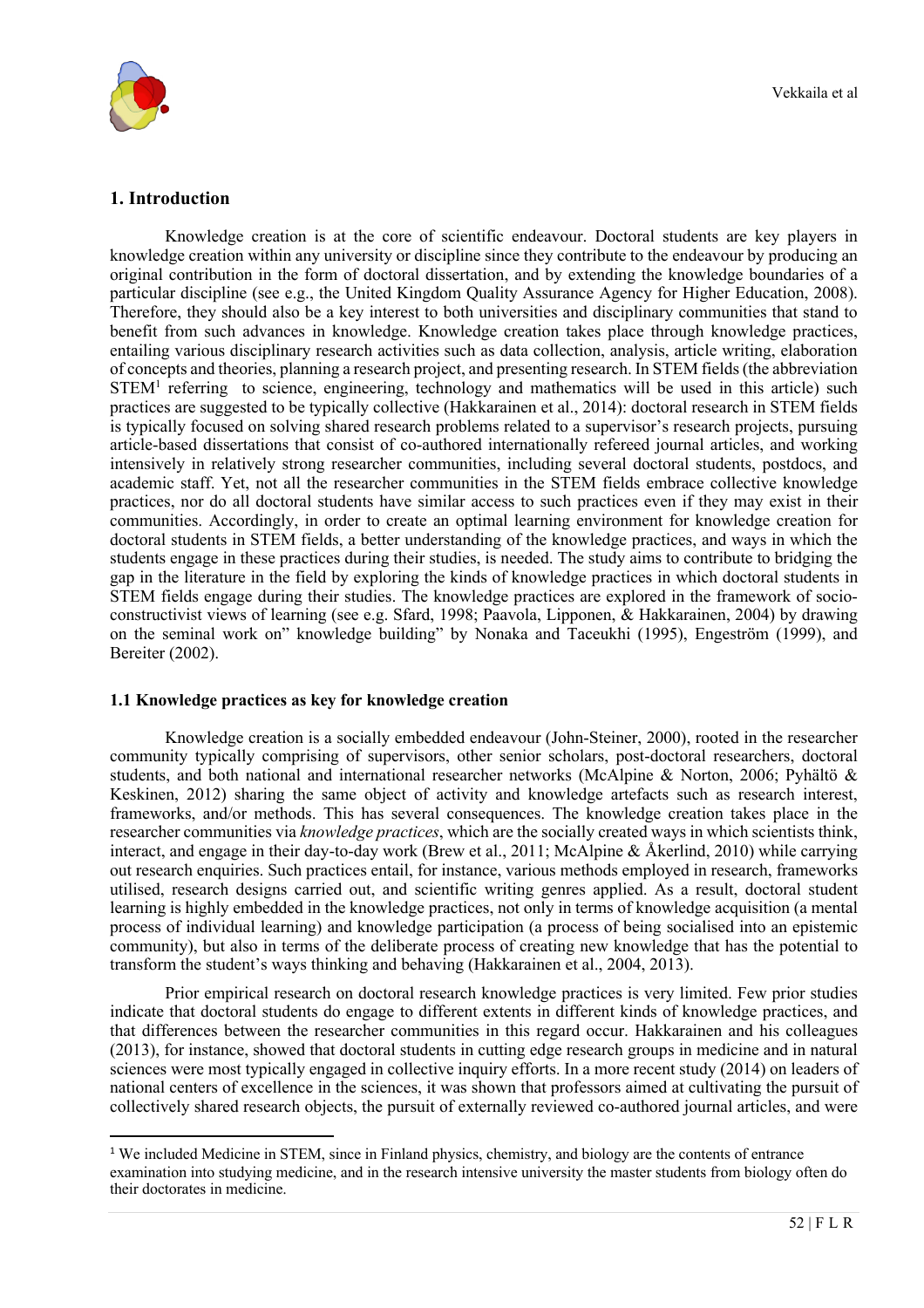

focused on collective supervision (Hakkarainen et al., 2014). The findings imply that in the best, cutting-edge research communities, the aim of such communities is often to deliberately involve doctoral students in their collective knowledge practices – including the co-construction of goals, reciprocal monitoring and planning of research, and the shared regulation of joint cognitive processes in complex problem-solving (e.g., Hadwin & Oshige, 2011; Volet, Vauras, & Salonen, 2009), co-authoring, hard work and intensive training – to become members of the research communities (Florence & Yore, 2004; Kamler 2008; Hakkarainen et al. 2013). Through sustained engagement, new doctoral students are gradually socialized into the knowledge practices that at its best allow them to work at the frontiers of knowledge and transform their ways of thinking and behaving (Holmes, 2004). A great deal of this kind of learning takes place through horizontal (between-peer) (see Fenge, 2012) and vertical (between newcomers and senior researchers) knowledge sharing. Engaging in the cutting-edge knowledge practices allows doctoral students' co-evolvement and co-development along with their research problems and co-authored articles, and eventually 'authoring themselves' as full-members of top researcher communities (Holland et al., 1998).

However, knowledge practices should not be seen as a singular construct. Accordingly, at least distinction between the *established knowledge practices* (commonly known in the community that everyone needs to master) and *innovative practices* (that are typically novel or recently transformed), can be made (Hakkarainen et al., 2004). Moreover, the practices may vary from *individual* to *collective*, and from routine practices related to supporting knowledge building to more fluid and innovative practices, which foster the solving of emergent and novel problems (e.g., Hakkarainen et al., 2013) that mediate progress towards new scientific discoveries. The practices can also be more or less explicit and intentional. Established knowledge practices are more often tacit, since they are well mastered by the established members of the researcher community than in the case of newly developed innovative practices that often still require extra effort to maintain. In addition, the practices are not static in nature; instead, they constantly and intentionally evolve and change in the interplay between individuals and their communities (Lave & Wenger, 1991). Learning about these practices and how to participate in them is essential for becoming a scientist (e.g., Becher & Trowler, 2001).

The knowledge practices are to a certain extent context dependent. In STEM fields, solving complex problems through laboratory or fieldwork often requires intensive group-based collaborative knowledge practices (Cumming, 2009; Delamont & Atkinson, 2001) and expertise is distributed among the various researchers at different career phases. This is especially typical in large-scale research projects with many staff members and where a variety of research instruments are utilised (e.g., Furner, 2003). Moreover, researcher groups often develop their own set of distinctive knowledge practices that evolve over the time. The knowledge practices of the researcher community determine to a great extent not only the quality of their research outputs, but also what the doctoral students learn during their studies, and the overall quality of the doctoral experience. In addition, individual variation between the students in how they engage in these practices is likely to occur. Accordingly, in order to understand the influence such practices may have on the students, we need to explore what kinds of knowledge practices doctoral students engage in, and how they engage in them.

#### **1.2 Doctoral student engagement in knowledge practices**

Doctoral students themselves can engage differently within the knowledge practices provided by the researcher communities (Hopwood, 2010; Mathieson, 2011). They can, for instance, adopt, adapt, or withdraw from the practices, and their involvement or lack thereof may eventually modify the practices i.e. display agentic behaviours (Hopwood, 2010; Pyhältö & Keskinen, 2012). This includes working with others to expand the "object of activity", by recognizing the motives and resources of others, interpreting them, and aligning one's own responses to these interpretations with the responses of others involved while expanding knowledge in terms of the doctoral project (Pyhältö & Keskinen, 2012). Because sense of agency, while internal, is always constructed in a physical, social, and cultural context, the researcher community can either promote or hinder doctoral students' sense of agency (O' Meara, Terosky, & Neumann, 2008). Variation across the doctoral students in their experienced ability to exercise their agency is based on a variety of personal, social, and organizational resources and demands at hand (O' Meara & Campbell, 2011). Therefore, an important aspect of developing relational agency is having an opportunity to participate and contribute (Greeno, 2006; Lipponen & Kumpulainen, 2011; Pyhältö, Pietarinen & Soini, 2012) to the knowledge practices of the researcher community (Hancock, Hughes, & Walsh, 2017). This requires creating the kinds of practices in which doctoral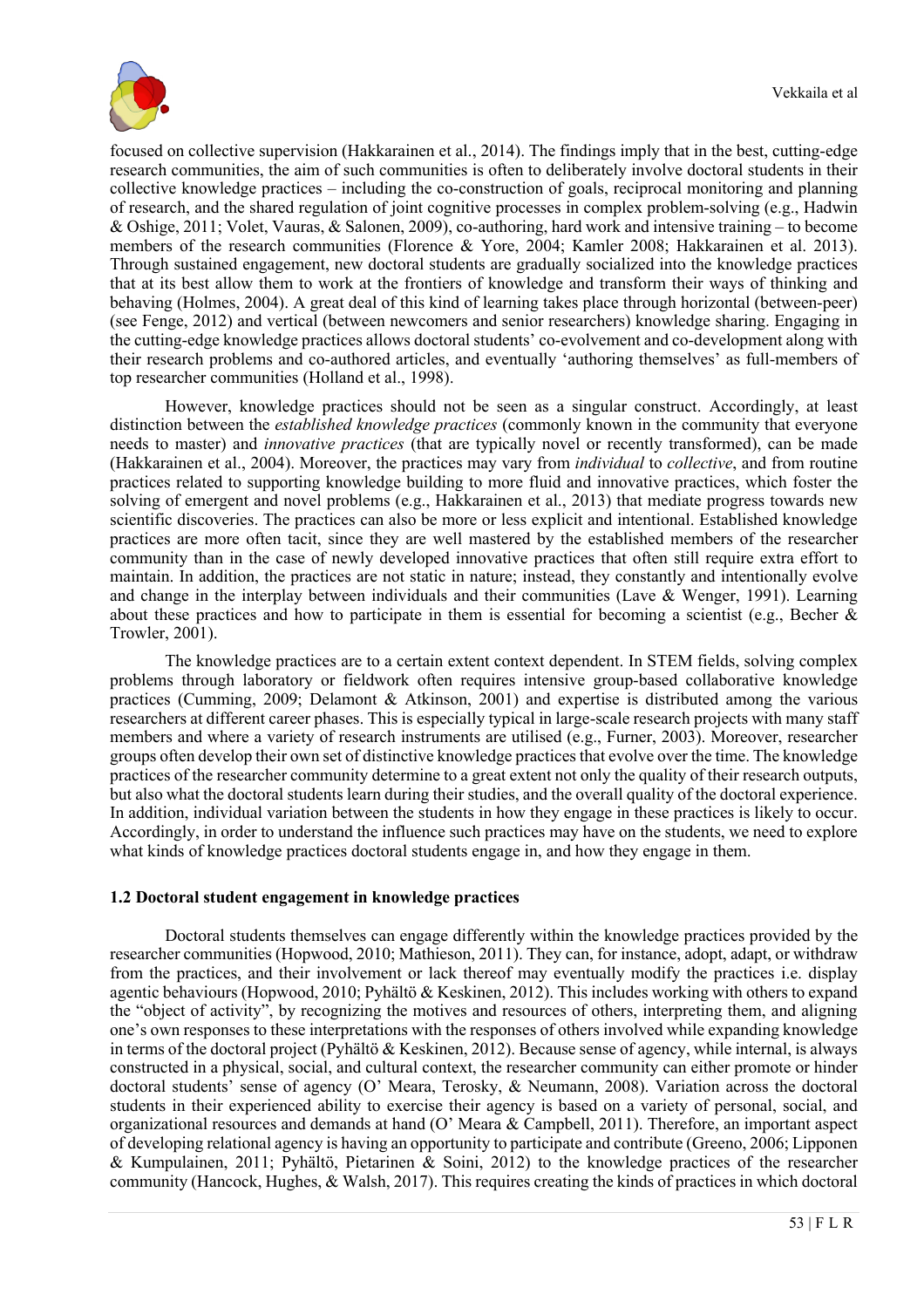

students are seen and treated as accountable researchers. However, the students' active and responsive collaboration with the researcher community that makes it possible to expand understanding and create new knowledge cannot be taken for granted (Pyhältö & Keskinen, 2012). Hence students can display various degrees of agency in the knowledge practices provided by the researcher community ranging from active and interactional agent, to obedient employer, whose task is to learn "the rules of the game" and carry tasks given by the senior members of the researcher community. The ability of doctoral students to participate in knowledge creation is shown to be determined both by individual attributes, such as their motivation, skills, and ability to carry out agentic behaviour (Jazvac-Martek, Chen, & McAlpine, 2011; McAlpine & Amundsen, 2009; see also Bandura, 2001; Hadwin & Oshige, 2011), as well as researcher community attributes, such as the way in which doctoral students are introduced to the community, the quality and quantity of supervisory and researcher community support provided, and the nature of practices in the given community (e.g., Delamont & Atkinson, 2001; Gardner, 2007; Golde, 2010; Jazvac-Martek et al., 2011).

At its best, from the beginning of their doctoral processes students are involved in the knowledge practices, which are focused on the knowledge objects that enhance both knowledge and associated practices (Hakkarainen, et al., 2004; Walker et al., 2008). It has been suggested that in order for doctoral students to create new ideas, they first need a foundation for their creative actions – that is, they must master the existing frameworks, their rules and limits (Frick & Brodin, 2014). Thus, engaging in shared and innovative knowledge practices enables doctoral students to surpass their individual limitations and create new ideas (e.g., Walker et al., 2008). This further results in changes both in the relationship between the researchers and their working environment, and in shared knowledge objects (e.g., Hakkarainen et al., 2004; Lave & Wenger, 1991). Yet, Pyhältö & Keskinen (2012) found that doctoral students in behavioural sciences, humanities and medicine rarely displayed agentic behaviours within their researcher communities. Prior studies imply that the knowledge practices of scientific communities play a central role in the process of learning to become a scientist, yet our understanding of the nature and function of knowledge practices, especially among STEM field doctoral students, is insufficient.

## **2. Aim of the study**

Since no research (empirical or non-empirical) exists on doctoral students' knowledge practices in STEM areas, the aim of this study was to gain a better understanding of the kinds of knowledge practices in which doctoral students in STEM fields engage during their doctoral process. In order to reach the aim, the study addressed two complementary research questions; firstly, the kinds of knowledge practices reported by the doctoral students were identified, and secondly, the ways in which students participated into these practices were explored.

#### **3. Methods**

#### **3.1 Finnish doctoral education in STEM fields**

Finnish doctoral education in the sciences (Pyhältö, Stubb, & Tuomainen, 2011) is based on the European model. Conducting doctoral thesis research is embedded in the activities of the research community. The doctorate involves a dissertation and its public defence. It is complemented with coursework (total 60-80 ECTS) that is based on personal study plans, typically including international conferences and some methodological studies. Doctoral education in Finland is outlined in more detail by Pyhältö, Nummenmaa, Soini, Stubb, and Lonka (2012).

Our study includes science, medicine, and bio- and environmental sciences. Considering academic research they all can be viewed as natural sciences in which research is based on empirical evidence from observation and experimentation with mathematics as crucial partner. In Finland physics, chemistry, and biology are the contents of entrance examination into studying medicine, and in the research-intensive university the master students from biology often do their doctorates in medicine. Hence, we use in this paper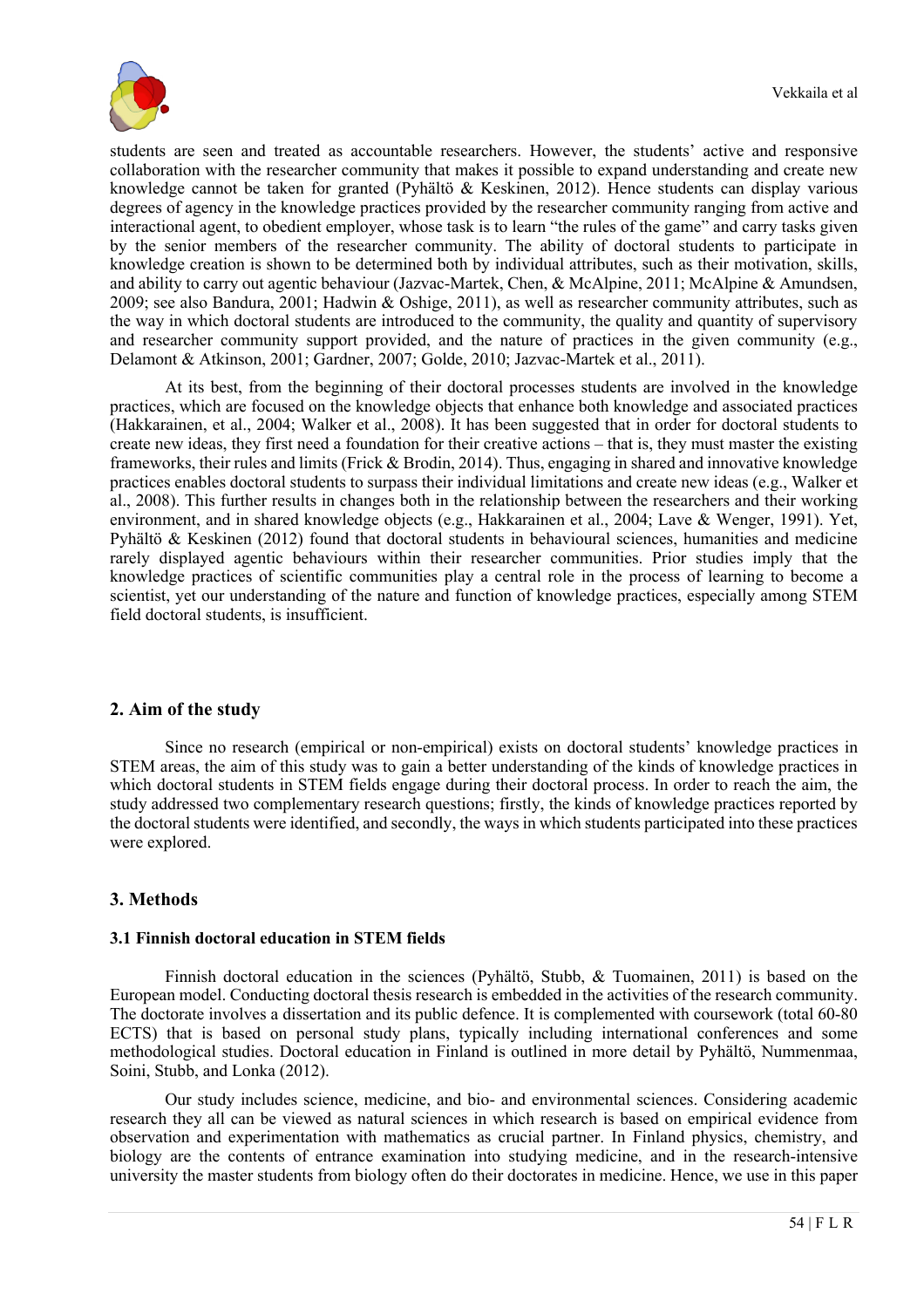

the abbreviation STEM with medicine included. In Finnish science, medicine, and bio- and environmental sciences, the most common type of doctoral thesis is a summary of articles. Each doctoral student is required to publish from three to five articles in peer-reviewed international journals. The articles are often co-authored with the supervisors. Doctoral students in these fields usually work on their PhDs full time, and the typical completion time varies from four to six years. The key distributives of doctoral education in the faculties of bio- and environmental sciences, medicine and science are reported in Table 1. There are some differences between the faculties. Most doctoral students conduct their work alone in science whereas in medicine and bio- and environmental sciences the work is usually conducted in the research group. Further, the science students are less often engaged in the doctoral programs compared to their colleagues in the other two faculties. Yet the graduation time is shorter in science and medicine than in bio- and environmental sciences. The original survey data for the analysis was collected in 2011 with a broad range of disciplines included (Pyhältö, Stubb, & Tuomainen, 2011), and in light of that, the three faculties share a quite similar system of doctoral education. However, particularly the differences in research group status may have effect on the knowledge practices identified from the doctoral students' interviews.

Table 1

| Faculty                                 | N   | Doctoral program |     | Research group status |       |       | Form of thesis |         | Graduation<br>time |
|-----------------------------------------|-----|------------------|-----|-----------------------|-------|-------|----------------|---------|--------------------|
|                                         |     | no               | yes | alone                 | group | both  | monogra<br>ph  | article | typical            |
| 1 Bio- and<br>environmental<br>sciences | 111 | 53%              | 47% | 18%                   | 56%   | $1\%$ | $1\%$          | 93%     | 6 years            |
| 2 Medicine                              | 141 | 55%              | 45% | 18%                   | 50%   | $1\%$ | $1\%$          | 96%     | 4 years            |
| 3 Science                               | 157 | 62%              | 38% | 40%                   | 23%   | 7%    | 7%             | 81%     | 4 years            |

*The structure of doctoral education in the faculties under study: Doctoral students' (N) membership of doctoral program and research group, typical form of conducting thesis, and typical graduation time (see original data; Pyhältö, Stubb, & Tuomainen, 2011).*

## **3.2 Participants**

A total of 34 doctoral students from STEM fields (7 participants from the natural sciences, 7 participants from medicine, and 20 participants from the bio- and environmental sciences) participated in the study. They were all conducting their research and theses at a large research-intensive Finnish university. All the participants had a master's degree; most of the participants (n=29) were full-time doctoral students and five were part-time. All the participants were pursuing a summary of articles, but they were in different phases of their doctoral process: five were in the beginning of the doctoral process, meaning that they were typically launching their research projects, collecting or analysing data, or writing their first or second article. Nine of the participants were in the middle part of the process, which typically included data analysis and writing a third or fourth article. Most of the participants  $(n=16)$  were in the last part of the process, which typically meant finalizing the last articles and the summary of the articles. Four participants had already defended their doctoral theses. All the participants were interviewed on a voluntary basis.

#### **3.3 Data collection**

Data were collected by employing semi-structured interviews (e.g., Kvale, 2007). The interview protocol was designed to investigate the doctoral students' experiences of their thesis processes and their views of themselves within these processes (Stubb, Pyhältö, & Lonka, 2014). All interviews were conducted by members of the authors' research group. The interviews lasted from 22 minutes to almost three hours. The interviews were recorded and transcribed verbatim.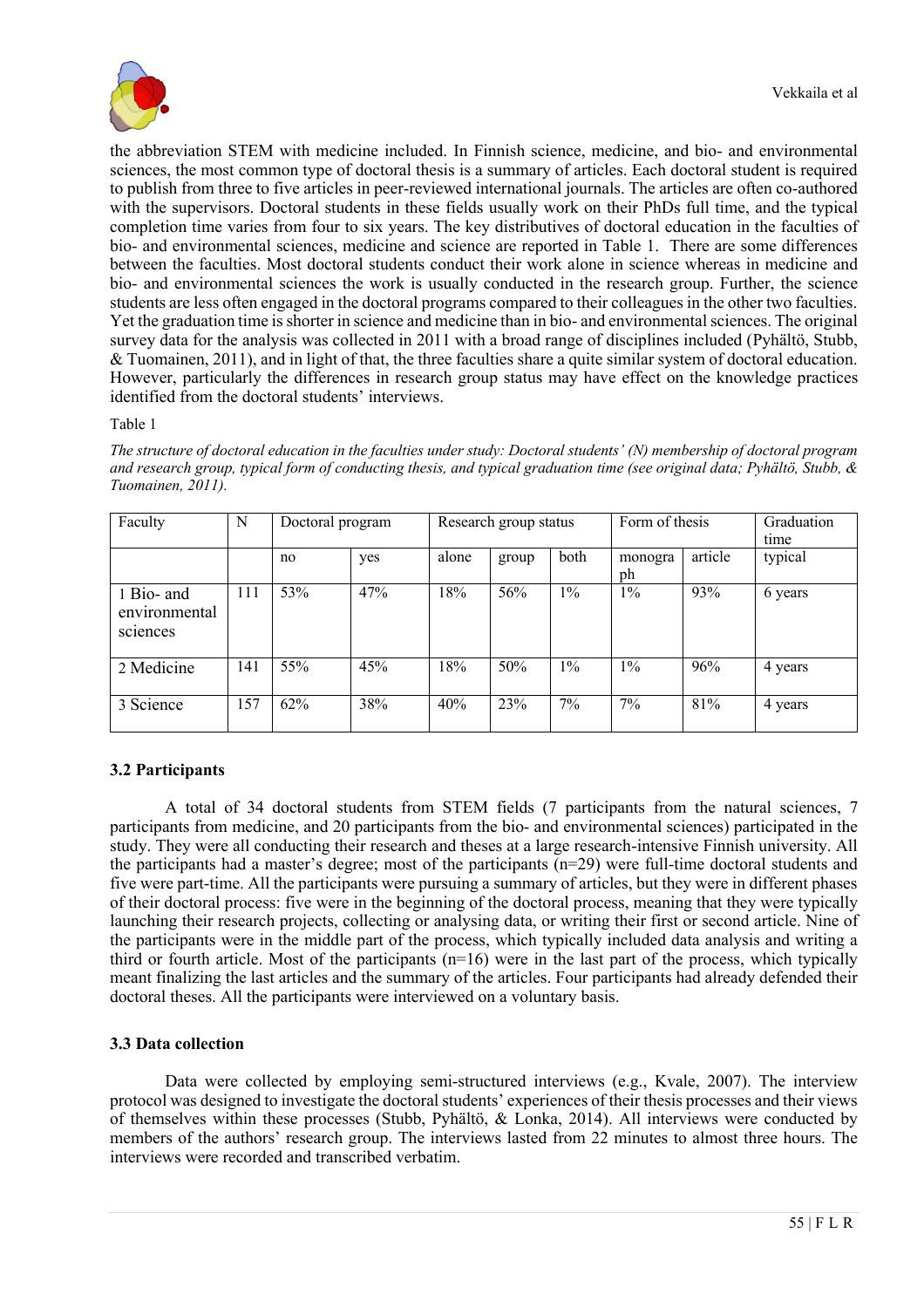

The interview data were qualitatively content analysed (e.g., Creswell, 2012) by relying on an abductive strategy (e.g., Morgan, 2007). Hence, when categorising the data, observations and prior understanding based on theories were repeatedly assessed in relation to each other by combining data-grounded (Harry, Sturges, & Klingner, 2005; Mills, Bonner, & Francis, 2006) and theory-guided analysis strategies (Creswell, 2012) in order to acquire the most accurate possible understanding of doctoral students' experiences of knowledge practices. The analysis included four complementary phases.

At first, all text segments related to *knowledge practices* were identified. These included all doctoral students' expressions of conducting research work alone or together with other researchers. The criteria for the text segments, which where coded as experiences of knowledge practices, were that they involved a description of research activities and the object of activity (e.g., data collection, analysis, article writing, elaboration of concepts and theories, planning a research project, presenting research). The analysis resulted in 192 text segments from 34 interviews that were included in the further analysis. The units ranged from a couple of sentences to a dozen sentences.

Secondly, *the knowledge practices* identified in the first phase were coded according to the quality of the practices into two exclusive categories by applying a model proposed by Hakkarainen et al. (2004): 1): *Established practices*: including text segments in which the practices are reported to be commonly known in the community, or practices that everyone needs to adapt; and 2) *Innovative practices*: including text segments in which the practices are reported to be modified from the existing or new practices.

Thirdly, the knowledge practices were further categorised into two categories based on whether they were described as individual or collective. The analysis yielded two categories: 1) *Individual knowledge practices*, consisting of descriptions of working alone with the research; and 2) *Collective knowledge practices*, consisting of reports of community-based activities in which two or more researchers are involved.

At the fourth analytical phase, all the knowledge practices were coded further into three categories according to how the doctoral students described their roles in the practices: 1) *Active*, containing expressions of being an intentional participant who can affect the activities; 2) *Adaptation*, containing descriptions of being a passive participant in the practice or doing activities that someone else has ordered them to do; and 3) *Bystander*, containing reports of not being involved in or having an unorganized perception of one's role in the practice.

The analysis process was conducted by the first, the second and the third authors. The categories derived from the analysis were critically assessed by the research group at the end of each analysis phase in order to enhance the trustworthiness and credibility of the analysis and results (e.g., Miles & Huberman, 1994). In the few cases of disagreement, a consensus of final categorization was reached through discussion amongst the researchers. To increase the reliability of our analysis parallel coding was carried out with 67% of the data (total of 129 text segments) independently by two co-authors. The inter-rater reliability for each of the analysis phase were: The agreement range was 100 % (first phase); 81 % (second phase), 95 % (third phase) to 74 % (fourth phase). The few cases of disagreement (particularly phase 2 and 4) we relied on coding of the co-author who had background in the STEM-field research, since we presumed that she was more familiar with the knowledge practices of the STEM fields. In the Findings section, we provide direct quotations from the participants' descriptions, translated from Finnish to English. The quotations were selected to illustrate the particular category as well as to highlight the differences between the categories. For each category, there were several potential illustrative quotations from each discipline available. The most comprehensive quotations were chosen from each category while keeping at the same time track that all disciplines were equally represented.

#### **4. Results**

The doctoral students described a variety of knowledge practices  $(f=192)$ . The practices ranged from individual work with research instruments to dialogues about theories and observation, as well as shared problem solving and making new discoveries. The reported practices also differed in terms of how established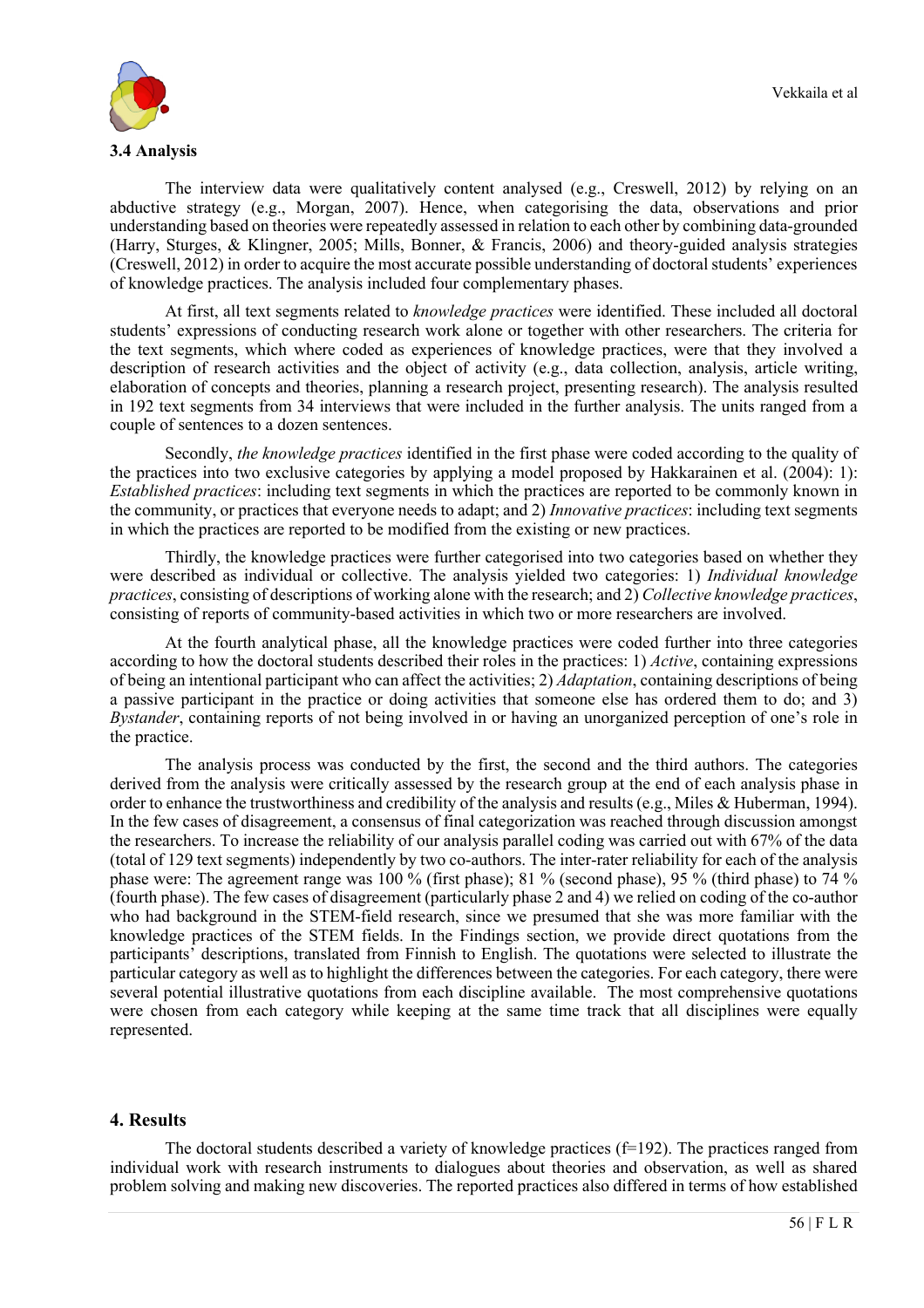

or innovative they were, as described by the participants. Furthermore, the participants described their role in the reported practices in varying ways.

### **4.1 Established and innovative knowledge practices**

The majority of all the knowledge practices reported were *established* everyday practices cultivated by the researcher community (75 %). Such practices typically involved mastering and using research instruments and methods, defining and planning the research topics and processes. The students also described practices related to scientific writing and publishing. One of the participants described such a practice in the following way:

*In the beginning, my time was spent grasping the laboratory practices and that sort of stuff. And I do use all of them quite diversely, the different laboratory techniques, I mean. And they are demanding—I didn't even learn them at first. So, they do require a slow and steady pace to get the hang of them. (Medicine 2)*

Occasionally, the students described established practices resulting in a discovery. The established practices resulting the discoveries were often cultivated and sustained by the researcher communities for long time. In these cases, the method itself was established and well-known, but it was used in a way that resulted in originality, as the following excerpt shows:

*In a way, the techniques I use in that [study] are the ones that have been the practice in many laboratories for a long time, but in many places these are no longer used. Still, our group has trusted that this is the way to go… in the end we took a real risk and it turned out to be fruitful, and of course that was really motivating. (Bio 2)*

Sometimes the participants reported practices that were *innovative*, entailing transformation of the current practices and developing new ones. These practices were less typical (25 %) compared to established practices. Innovative practices are the ones of utmost interest with knowledge creation at issue. Innovative practices typically emerged in situations where established ones did not work or did not provide solutions for the problems faced. Accordingly, they were characterised by learning from errors. The innovative practices were either reformed or modified from established ones, or new practices that were just created for solving novel problems. These practices were typically related to developing research ideas and theoretical observations, solving empirical problems and mastering research techniques, as well as getting results and making discoveries. The new ways of doing were often associated with aiming at, or actually constructing, new knowledge: a new research idea, theoretical observation, or scientific discovery. Occasionally, the students faced research related problems and found solutions on their own:

*So I have been testing different techniques as a kind of pioneer work, as there hasn't been anyone in the research group who's used these methods… I have, kind of, made these tools up for myself and that is the reason why it has taken such a long time… and I often find myself at a dead end. (Bio 18)*

#### **4.2 Collective and individual knowledge practices**

The participants described that the knowledge practices involved not only the students themselves, but also others, typically their supervisors, peers or other researchers from their researcher groups. Hence, the reported practices were mostly *collective* (67 %). Resulting from the fact that research was often carried out in research groups (Table 1). The students reported that engaging in conceptual discussion and working with theoretical ideas, defining and planning their research work, as well as mastering research techniques and writing a publication were the kinds of practices that involved their supervisors, other senior researchers and peers. For instance, the supervisors and colleagues were often active in providing suggestions and guidelines for their students in choosing their research topics, as well as planning their research processes:

*Depending on the article I've been working on, many of my colleagues have collaborated with me…discussing how to do this and this. Depending on the research questions, the procedure has been different with different people. So maybe this says something about the multidisciplinarity we've had, having all these different people with their different viewpoints involved in a single project. (Natural science 4)*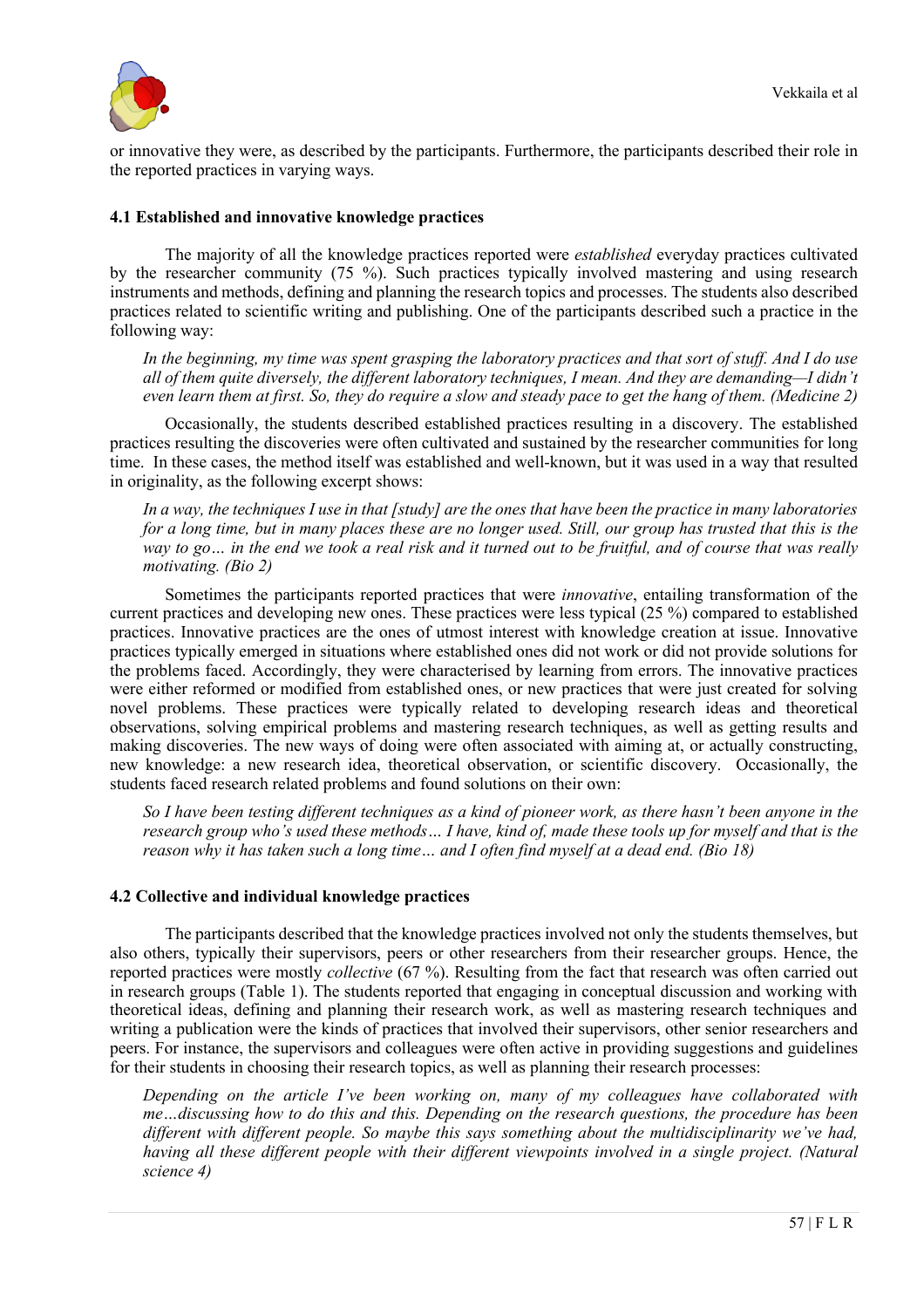

Further, while typically the collective practices were also described as established activities, interestingly, there were more descriptions of innovative activities among collective practices than among individual practices. In STEM fields, solving complex problems through laboratory or field research often requires intensive group-based collaborative research practices resulting that not only knowledge creation but also researcher development is highly embedded in intensive group-based collaborative research practices. One participant expressed how he had started to develop his own research ideas and increasingly became involved in dialogues throughout the doctoral process:

*In the beginning, it was mostly the supervisors who had the ideas—that we could do things this or that way. But the longer it took, the more I got into the practicalities and learned to deal with them. After that, I've been able to think more about what I want to research next, and to bring more and more of my own ideas to the brainstorming. (Medicine 3)*

Participants described a third of all the reported practices as *individual* (33 %), such as working on their own and how they learned to use research methods, instruments and devices through individual study or experimentation. The students also described their individual responsibilities and the challenges they faced, such as experiences of being without support, as one participant describes:

*So if the group does something for the first time. I feel that it's sort of my responsibility. And it slightly burdens me, because I haven't got any training for that. And the supervisors, they are clearly not able to help. Then you feel quite alone. (Medicine 2)*

#### **4.3 The engagement of doctoral students in knowledge practices**

Further investigation showed that the students typically experienced being *actively engaged* in knowledge practices (79 %). Hence, they perceived themselves as active actors and intentional participants who were able to affect activities and make decisions in the practice at hand. This is a key for cultivating relational agency both in terms of the engaging in knowledge creation in order to deliver original research output as well as in terms of becoming full member of the researcher community. Active engagement was described in established and innovative, collective and individual practices related to using and mastering research methods, instruments, or techniques, as well as working with conceptual and theoretical problems, and developing and sharing ideas:

*I just went through and compared the comments, and there was this sort of eureka moment I had, that maybe all I need to do is to decide for myself. I realized that I have my own opinion about where this should go, and it was very close to what one of my supervisors thought as well. But, it was also against the view of my other supervisor. But then again, in the end, I just made my own decision. And I came to the conclusion that even in the so-called 'hard sciences' there really isn't always exactly one truth to follow. (Natural science 3)*

In the following, another participant expresses how he had an active role and control over his research work:

*I've been given a lot of room for my own self-guidance, and my own thoughts and implementations. And I've never really had any difficulties in getting my own thoughts about what I wanted to do heard. So in that regard it's been quite rewarding, and I've been given the opportunity to do plenty of different kinds of things. (Bio 18)*

Doctoral students less frequently described *adapting* existing activities and ideas. Such experiences were only occasionally reported among all the instances of knowledge practices (13 %). A characteristic of these experiences was that the students considered themselves to be passive participants who were doing activities and work that someone else wanted or had ordered them to do. Accordingly, developing relational agency is not easy or self-evidently resulted from carrying out doctoral research. If doctoral students are not given opportunity to participate and contribute actively to the knowledge practices of their researcher community, including opportunity for experimenting and even to fail, also the opportunities for learning to become a researcher are limited. In some cases, the students believed that the way others carried out the activities was not meaningful for them. Such roles were often described in association with established and collective practices. Furthermore, these descriptions were typically related to planning the research topic and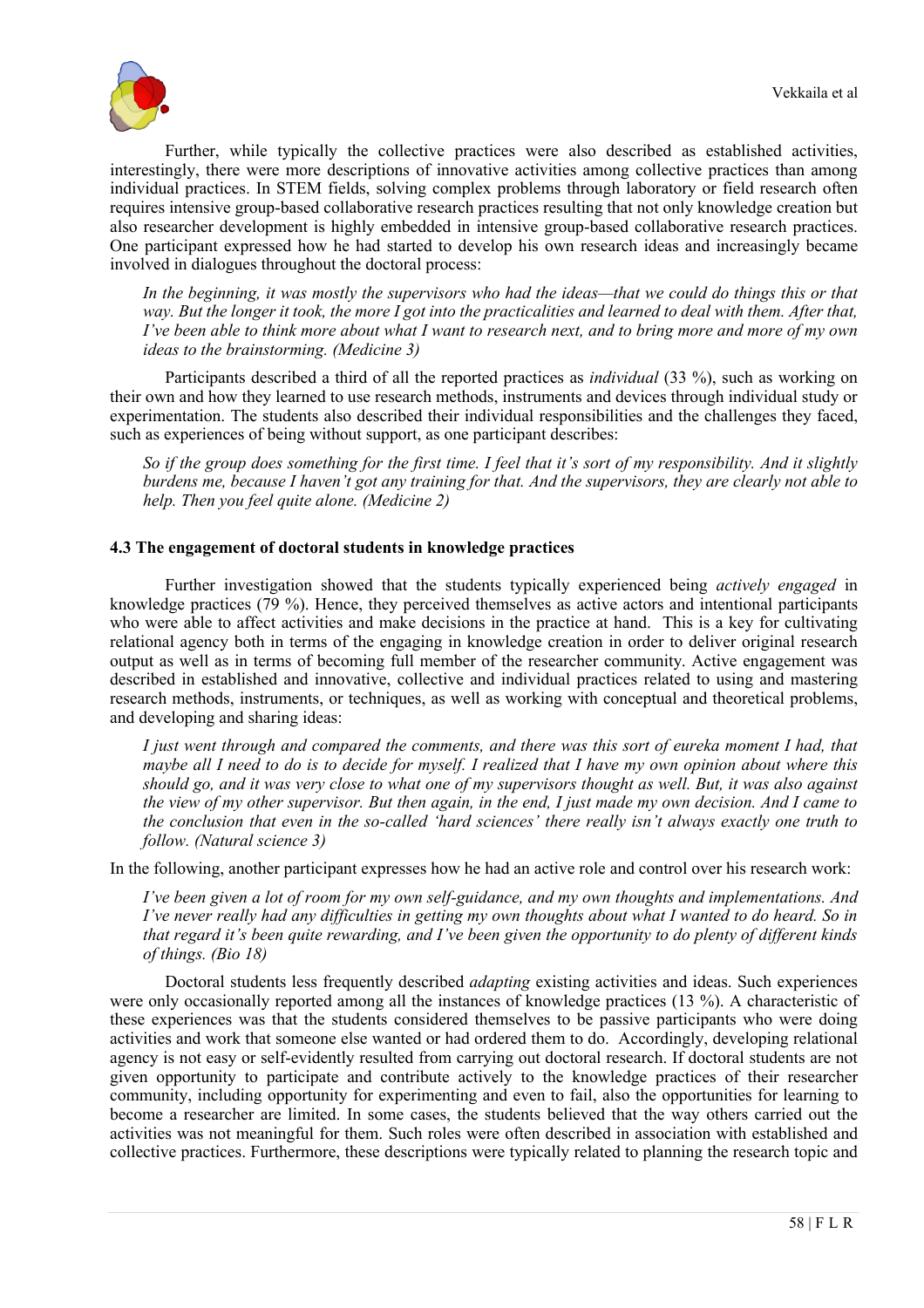

process, developing research ideas, as well as writing an article. One of the participants expressed his adaptive role in choosing and conducting his doctoral research in the following way:

*I was told that I should be working on this doctoral dissertation topic. They needed a candidate for it. And I just went and started in that project where they had the opening for one more student and was stuck there. I could not choose the topic myself, but partly there was kind of pressure to have this topic that was worth four academic articles. And I need those four. But in this situation, it is not that I can just creatively come up with something to research. Something I'd find interesting to look further into by myself. But it's just not possible. If the thing you're working on doesn't sound [to the supervisors] like it's going to be good enough, then it's not worth spending your time on, and you would be told to work on other stuff. Kind of from the top down. (Medicine 4)*

Doctoral students rarely considered themselves *bystanders* (8 %), in other words, observers who were left outside the practice. Yet experiencing oneself as bystander can be considered highly problematic since it limits doctoral student's *learning* both in terms of becoming independent researcher, and in delivering original research output. In the cases where this did occur, they described seemingly unclear and unorganised perceptions of their role in the practice. The bystander role was typically associated with established and collective practices related to, for instance, defining and discussing the research topic and plan, designing the research questions or writing a publication. One participant described his role of a bystander in the following way:

*Then, our clinician actually wrote the paper because I did not have the right clinical background for that. (Bio 6).*

#### **5. Discussion**

Our results show that established knowledge practices played an important role in cultivating doctoral students' insights into their research, developing creative thoughts and behaviours, enabling them to define a problem space and to solve them. Such practices are typically well tested and cultivated over long period of time by the researcher community, and hence provide a grounding for its knowledge creation. Engaging doctoral students in these baseline knowledge practices is key both for becoming full member of the community and teaching them about the research and disciplinary practices, as mastery of existing ideas and tools are often a precondition for creativity. The established knowledge practices served as the basis for making discoveries and, hence, the creation of new knowledge (see also Sternberg & Lubart, 1999). Accordingly, the established knowledge practices provided a vehicle for introducing and engaging doctoral students into the researcher communities, i.e. socialising the student as a novice into the academic community (Becher & Trowler, 2001). They also provided a starting point for researcher development. In addition, the existence and extent of the reported innovative practices evident from our dataset is encouraging, since it implies that doctoral students are contributing to novel ways of working, and the transformation of their respective fields of study (Trafford & Leshem, 2009; Wellington, 2012). Engaging in such practices provides also opportunity to learn from the mistakes, and use them as opportunity to further cultivate the established practices. More importantly, it allows doctoral students learn how to develop new collective knowledge practices in order to create knowledge in their field.

Doctoral students are frequently found to face academic isolation and a lack of academic connections (see for example Ali & Kohun, 2006; Austin, 2009) that hinder their progress. Our results on knowledge practices suggest that the doctoral students in the STEM fields engaged primarily in collective practices. This is partly explained by the fact that majority of the participants engaged in the intensive research group collaborations and conducted article-based dissertations including typically co-authored articles with senior members of the group. However, the result cannot be reduced into the research group status, since the majority of students in sciences reported that they did not carry out their dissertation work in the research group. Accordingly, rather than being matter of the structure, it seems to be a matter of the quality of knowledge practices developed in which doctoral students engaged in that matters. The argument follows that students can be actively engaged in collective practices even though they are not formally carrying out their dissertation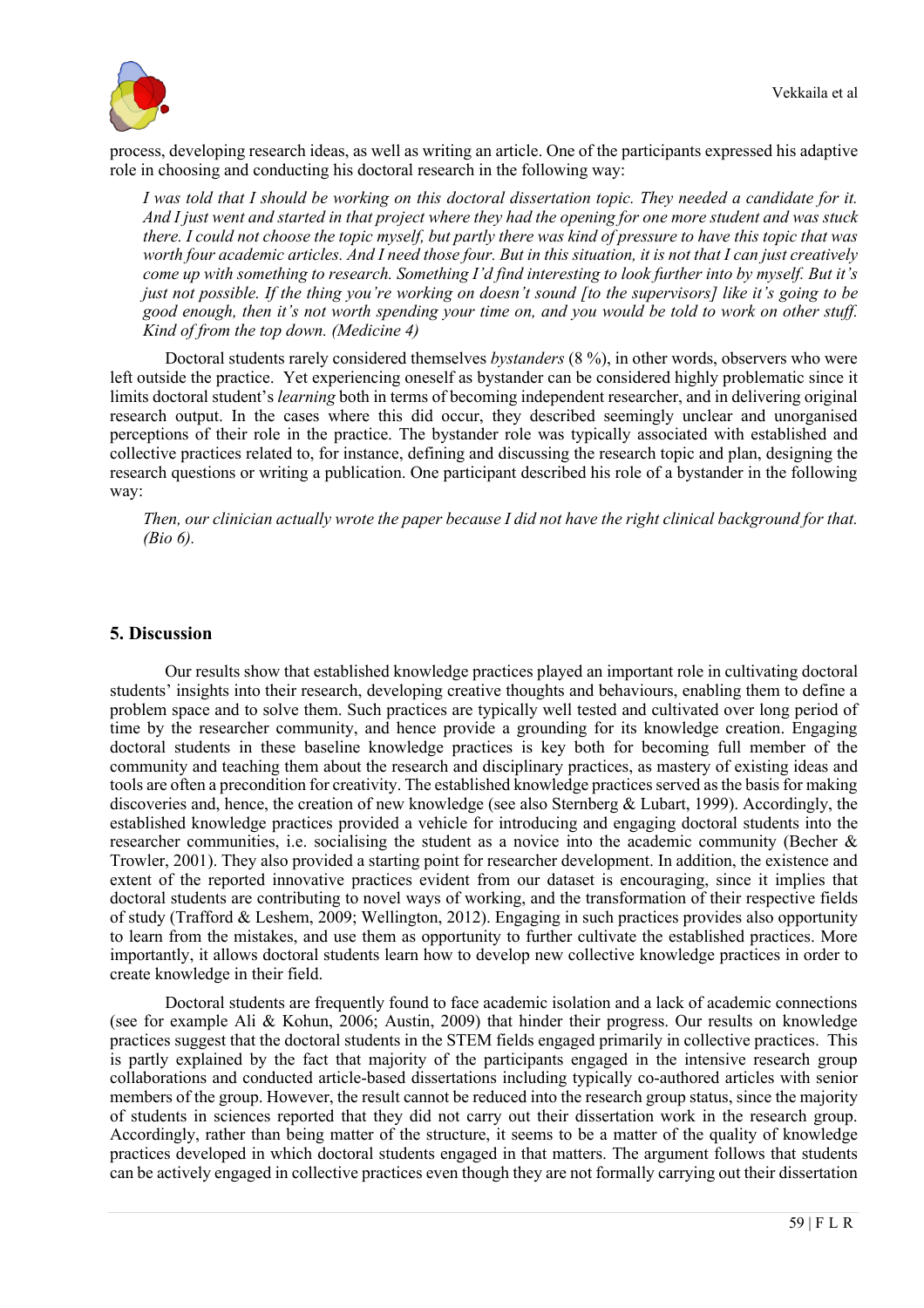

work in the group. This finding is in accordance with our prior results on medical, humanities, and behavioural science doctoral students, which showed that more than half of the students perceived themselves as members of a scholarly community and its practices. No statistically significant differences were detected in the previous study even though in medicine the majority of the students worked in a research group and carried out articlebased dissertations, while in the humanities the students were more likely to follow a monograph dissertation format and were not formally engaged in research groups (Pyhältö, Stubb, & Lonka, 2009). Even tough working collectively does not guarantee that doctoral students won't experience feelings of isolation, the data presented in this article can be considered encouraging since the advantages of collaboration to productivity, and thus also to knowledge creation, have been emphasised (see for example Becher & Trowler, 2001).

The results also suggest that the doctoral students typically considered themselves active participants in knowledge practices instead of mere adapters or bystanders. This provides a good grounding for cultivating the doctoral students' relational agency within their researcher communities in terms of knowledge practices that may contribute to eventual knowledge creation. Given that research groups and collective work are typical in STEM areas, this finding is not surprising. Yet, it partly contradicts some of our earlier findings suggesting that a minority of doctoral students in humanities, behavioural sciences, and medicine perceived themselves as active relational agents in their own researcher communities (Pyhältö & Keskinen, 2012). However, our results also imply that not all the students enjoy equal opportunities to exercise relational agency. Moreover, it is important to note that active engagement in knowledge practices in their researcher groups does not guarantee an active role in other activities of the group or in other researcher communities.

As the stakes are high for doctoral students to complete their studies in a timely manner, our findings about doctoral students' active role imply that doctoral education provided engaging learning environment for knowledge creation for the majority of our participants (see also Frick, 2010). However, taking on the role of adapter or bystander should not be viewed with outright suspicion, as mastery that supports knowledge creation requires an understanding of existing knowledge and an immersion in the field before such a field can be extended or transformed through new and original work (Dewett et al., 2005; Sternberg & Lubart, 1999). Yet, if students spend the majority of their time as either adapters or bystanders, in which case they may become stuck in these roles, or resort to mimicking others' knowledge work rather than creating their own contribution and transforming the field in so doing it can be considered highly problematic (Kiley, 2009).

The significance of this study lies in exploring doctoral students' self-reported knowledge practices in STEM fields, and shows that they typically perceive themselves as actively and collaboratively engaged in the practices through transforming their respective fields of study. Moreover, the study indicates that doctoral knowledge creation embedded in knowledge practices in the studied STEM areas is not only an individual cognitive endeavour. Instead, it is also a collective process, which takes place in a broader scientific community, not exclusively limited in conducting doctoral dissertation in the research group

#### **5.1 Methodological considerations**

The strength of the chosen qualitative design was that it enabled a multifaceted and deep investigation of doctoral students' experiences of knowledge practices. In addition, the multiphase analysis enabled investigation of the knowledge practices from various perspectives. However, one problem with the used retrospective approach is that it exposes the memory effect ( $\cos \alpha$  Hassard, 2007), potentially resulting in difficulties for participants in recalling their experiences (Kvale, 2007). At the same time, use of the retrospective approach ensured that the participants had a chance to deeply reflect on their experiences and recall the most significant past events (Kvale, 2007). The majority of the participants were in the middle or in the last part of the doctoral process and, because of their experience, they have had more opportunities to be involved in and gain experience with various kinds of knowledge practices.

The interview data were collected from 34 doctoral students in the STEM fields from a large researchintensive university in Finland. Because of the distinctive features of the disciplines included (e.g., Lindblom-Ylänne et al., 2006) and the limited sample size, the results should be generalised to other fields and other countries with caution. Knowledge creation practices evolve over time and, hence, further research is needed to explore the knowledge practices among researcher communities from different domains and from a longitudinal perspective.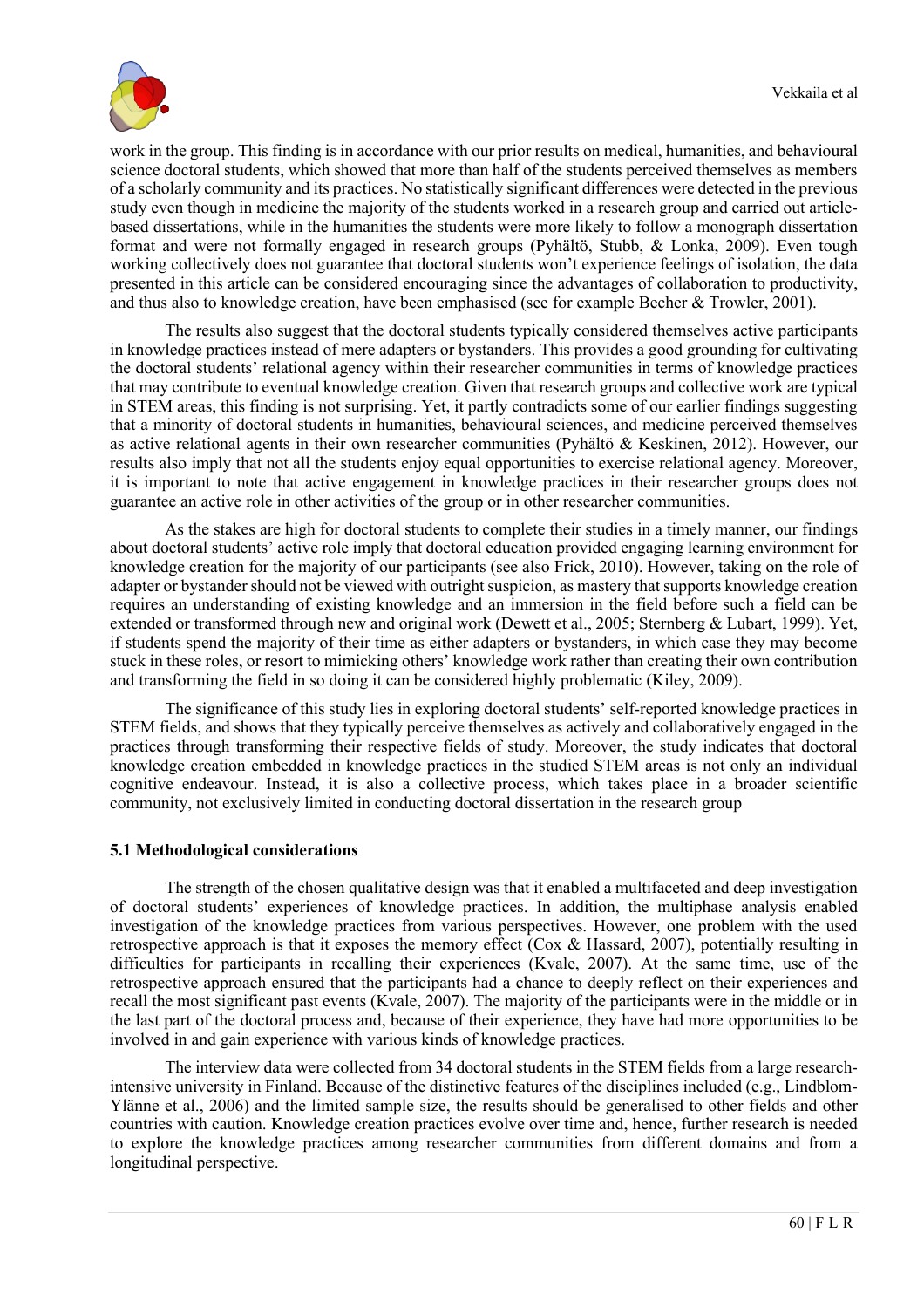

#### **5.2 Implications for doctoral education**

Our results indicate that doctoral students can have active roles and be intentional participants in various scientific knowledge practices. Further, the findings suggest that active engagement in knowledge practices can be enabled by supporting doctoral students to influence or direct the surrounding. This requires further developing strategies that promote the intentional participation of students in scientific activities and practices (Pyhältö & Keskinen, 2012; Zhao & Kuh, 2004). Active engagement can be supported through environments that enable doctoral students to share their knowledge and expertise with others, take more responsibility for and ownership of their research activities, and perceive themselves as contributing members of their community (e.g., Dunlap, 2006; McAlpine & Amundsen, 2009). For instance, the more experienced members of the researcher communities, such as supervisors, senior researchers and post-doctoral fellows, could support and encourage doctoral students to take increasingly more ownership and responsibility for planning, monitoring and evaluating the everyday practices of knowledge creation. Such practices, according to our results, could be planning and conducting actual research work, theoretical problem solving, and dialogues on research ideas. Supporting the active role of doctoral students in knowledge practices is likely to be an investment in the quality of future academic work. At best, active doctoral students will become autonomous scientists who create new, high-quality knowledge.

## **Keypoints**

- The study aims to contribute to the doctoral education literature by exploring the kinds of  $\bullet$ knowledge practices in which doctoral students in the STEM fields engage during their studies.
- The significance of this study lies in exploring doctoral students' self-reported knowledge practices. Ä.
- This study demonstrates that the doctoral students perceive themselves as actively and ò. collaboratively engaged in the knowledge practices.
- ۰ The study concludes that active engagement in knowledge practices can be enabled by supporting doctoral students to influence or direct the surrounding knowledge creation activities.

## **References**

- Ali, A., & Kohun, F. (2006). Dealing with isolation feelings in IS doctoral programs. *International Journal of Doctoral Studies, 1*(1), 21–33.
- Austin, A.E. (2009). Cognitive apprenticeship theory and its implications for doctoral education: A case example from a doctoral program in higher and adult education. *International Journal for Academic Development, 14*(3), 173–183. https://doi.org/10.1080/13601440903106494
- Bandura, A. (2001). Social cognitive Theory: An agentic perspective. *Annual Review of Psychology, 52*, 1–26. https://doi.org/10.1146/annurev.psych.52.1.1
- Becher, T. & Trowler, P. R. (2001). *Academic tribes and territories. Intellectual enquiries and the culture of disciplines* (2nd ed.). Open University Press, Buckingham.
- Bereiter, C. (2002). *Education and mind in the knowledge age*. Mahwah, NJ: Lawrence Erlbaum Associates.
- Brew, A., Boud, D., & Namgung, S. U. (2011). Influences on the formation of academics: The role of the doctorate and structured development opportunities. *Studies in Continuing Education, 33*(1), 51–66. https://doi.org/10.1080/0158037X.2010.515575
- Cox, J. W., & Hassard, J. (2007). Ties to the past in organization research: A comparative analysis of retrospective methods. *Organization, 14*(4), 475–497. https://doi.org/10.1177/1350508407078049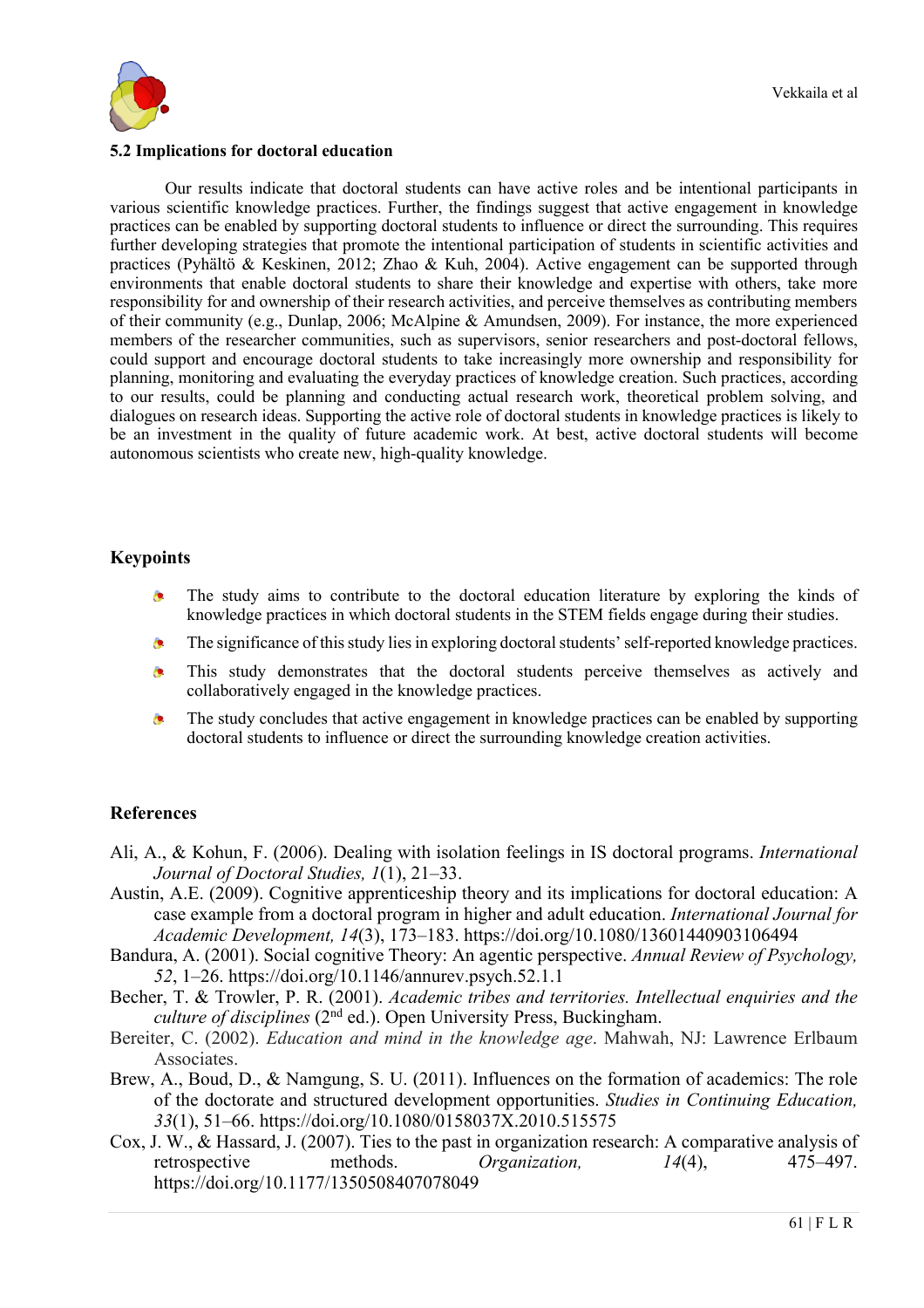

- Creswell, J. (2012). *Qualitative Inquiry & Research Design. Choosing Among Five Approaches* (3rd ed.). London: SAGE Publishers.
- Cumming, J. (2009). The doctoral experience in science: Challenging the current orthodoxy. *British Educational Research Journal, 35*(6), 877–890. https://doi.org/10.1080/01411920902834191
- Delamont, S., & Atkinson, P. (2001). Doctoring uncertainty: Mastering craft knowledge. *Social Studies of Science, 31*(1), 87–107. https://doi.org/10.1177/030631201031001005
- Dewett, T., Shin, S. J., Toh, S. M., & Semadeni, M. (2005). Doctoral student research as a creative endeavour. *College Quarterly, 8*(1), 1–20.
- Dunlap, J. C. (2006). The effect of a problem-centered, enculturating experience on doctoral students' self-efficacy. *Interdisciplinary Journal of Problem-based Learning, 1*(2), 19–48. https://doi.org/10.7771/1541-5015.1025
- Engeström, Y. (1999). Activity theory and individual and social transformation. In Y. Engeström, R. Miettinen, & R. Punamäki (Eds.), *Perspectives on Activity Theory. Learning in Doing: Social, Cognitive and Computational Perspectives* (pp. 19–38). Cambridge: Cambridge University Press.
- Fenge, L. A. (2012). Enhancing the doctoral journey: the role of group supervision in supporting collaborative learning and creativity. *Studies in Higher Education, 37*(4), 401–414. https://doi.org/10.1080/03075079.2010.520697
- Florence, M. K., & Yore, L. (2004). Learning to Write Like a Scientist: Co-authoring as an Enculturation Task. *Journal of Research in Science Teaching, 41*(3), 637–668. https://doi.org/10.1002/tea.20015
- Frick, B. L. (2010). Creativity in doctoral education: Conceptualising the original contribution. In C. Nygaard, N. Courtney & C.W. Holtham (Eds.), *Teaching Creativity – Creativity in Teaching*. Oxfordshire: Libri Publishing.
- Frick, B. L. & Brodin, E. M. (2014). Developing expert scholars: the role of reflection in creative learning. In E. Shiu (Ed.), *Creativity Research: An Interdisciplinary and Multidisciplinary Research Handbook* (pp. 312–333). London: Routledge.
- Furner, J. (2003). Little book, big book: Before and after little science, big science: A review article, part I. *Journal of Librarianship and Information Science, 35*(2), 115–125. https://doi.org/10.1177/0961000603352006
- Gardner, S. K. (2007). "I heard it through the grapevine": Doctoral student socialization in chemistry and history. *Higher Education, 54*(5), 723–740. https://doi.org/10.1007/s10734-006-9020-x
- Golde, C. M. (2010). Entering different worlds. Socialization into disciplinary communities. In S. K. Gardner & P. Mendoza (Eds.), *On becoming a scholar. Socialization and development in doctoral education* (pp. 79–95). Virginia, USA: Stylus Publishing, LLC.
- Greeno, J. G. (2006). Authoritative, accountable positioning and connected, general knowing: Progressive themes in understanding transfer. *The Journal of learning sciences, 15*, 537–547. http://dx.doi.org/10.1207/s15327809ils1504\_4
- Hadwin, A., & Oshige, M. (2011). Self-regulation, coregulation and socially shared regulation: Exploring perspectives of social in self-Regulated learning theory. *Teachers College Record, 113*(2), 240–264.
- Hakkarainen, K., Hytönen, K., Makkonen, J., Seitamaa-Hakkarainen, P., & White, H. (2013). Interagency, collective creativity, and academic knowledge practices. In A. Sannino & V. Ellis (Eds.), *Learning and collective creativity: Activity-theoretical and sociocultural studies* (pp. 77–95). London: Routledge.
- Hakkarainen, K., Palonen, T., Paavola, S., & Lehtinen, E. (2004), *Communities of networked expertise. Professional and educational perspectives*. Amsterdam: Elsevier.
- Hakkarainen, K. P., Wires, S., Keskinen, J., Paavola, S., Pohjola, P., Lonka, K., & Pyhältö, K. (2014). On personal and collective dimensions of agency in doctoral training: medicine and natural science programs. *Studies in Continuing Education, 36*(1), 83–100. https://doi.org/10.1080/0158037X.2013.787982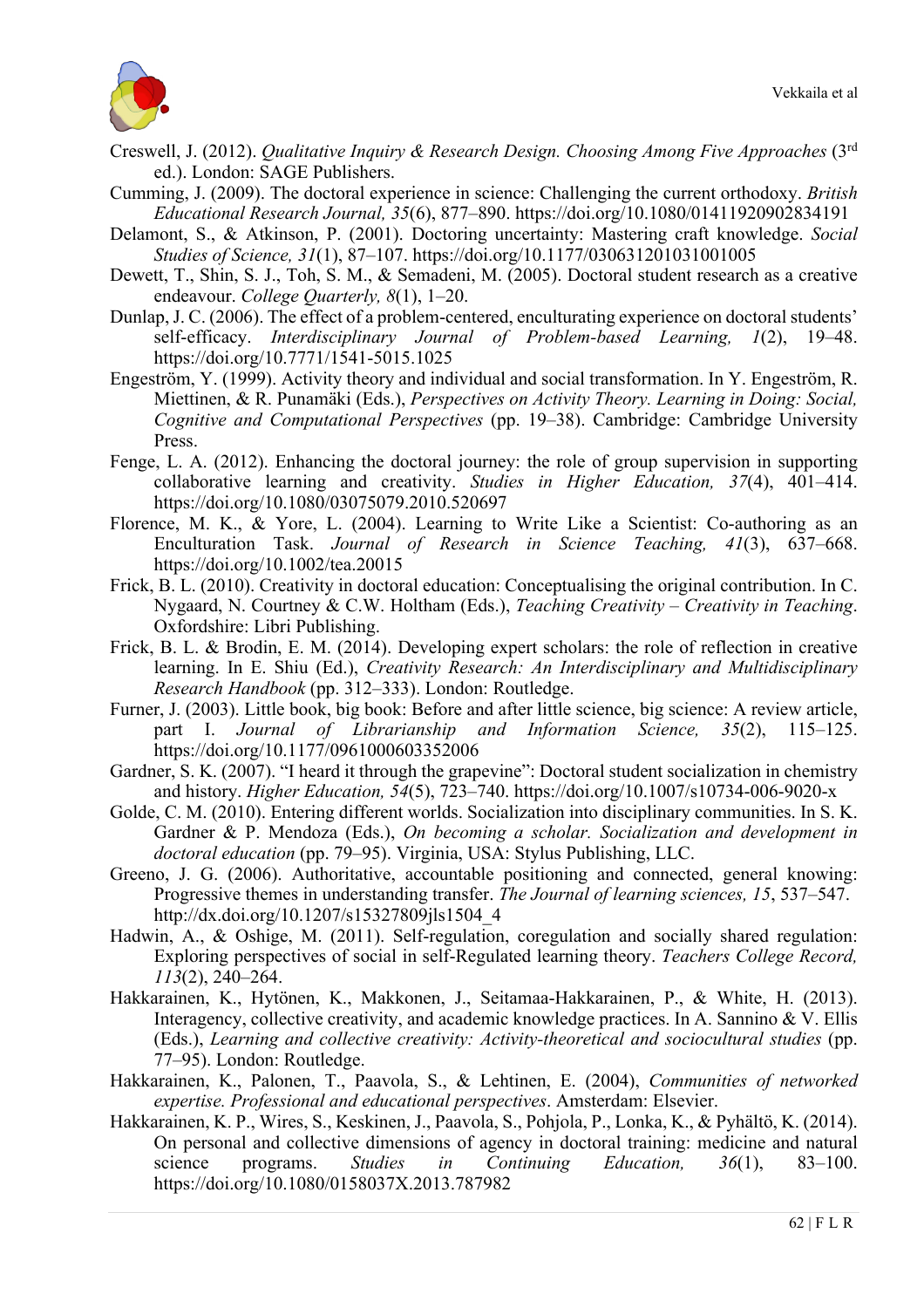

- Hancock, S., Hughes, G., & Walsh, E. (2017). Purist or pragmatist? UK doctoral scientists' moral positions on the knowledge economy. *Studies in Higher Education*, *42*(7), 1244–1258. https://doi.org/10.1080/03075079.2015.1087994
- Harry, B., Sturges, K. M., & Klingner, J. K. (2005). Mapping the process: An exemplar of process and challenge in grounded theory analysis. *Educational Researcher, 34*(2), 3–13. https://doi.org/10.3102/0013189X034002003
- Holland, D., Lachiocotte, W., Skinner, D., & Cain, C. (1998). Identity and agency in cultural worlds. Cambridge, MA: Harvard University Press
- Holmes, L. (2004). Challenging the learning turn in education and training. *Journal of European Industrial Training, 28*(8/9), 625–638. https://doi.org/10.1108/03090590410566552
- Hopwood, N. (2010). A sociocultural view of doctoral students' relationships and agency. Studies in Continuing Education, 32(2), 103–117. https://doi.org/10.1080/0158037X.2010.487482
- Jazvac-Martek, M., Chen, S., & McAlpine, L. (2011). Tracking the doctoral student experience over time: Cultivating agency in diverse spaces. In L. McAlpine & C. Amundsen (Eds.), *Doctoral Education: Research-Based Strategies for Doctoral Students, Supervisors and Administrators* (pp. 17–36). Netherlands: Springer.
- John-Steiner, V. (2000). *Creative collaboration*. Oxford University Press.
- Kamler, B. (2008). Rethinking doctoral publication practices: writing from and beyond the thesis. *Studies in Higher Education, 33*(3), 283–294. https://doi.org/10.1080/03075070802049236
- Kiley, M. (2009). Identifying threshold concepts and proposing strategies to support doctoral candidates. Innovations in Education and Teaching International, 46(3), 293–304. https://doi.org/10.1080/14703290903069001
- Kvale, S. (2007). Doing interviews. London: Sage Publications.
- Lave, J., & Wenger, E. (1991). *Situated learning: Legitimate peripheral participation*. Cambridge: University Press.
- Lindblom-Ylänne, S., Trigwell, K., Nevgi, A., & Ashwin, P. (2006). How approaches to teaching are affected by discipline and teaching context. *Studies in Higher Education, 31*(3), 285–298. https://doi.org/10.1080/03075070600680539
- Lipponen, L., & Kumpulainen, K. (2011). Acting as accountable authors: Creating interactional spaces for agency work in teacher education. *Teaching and teacher education, 27*, 812–819. http://dx.doi.org/10.1016/j.tate.2011.01.001
- Mathieson, S. (2011). Developing academic agency through critical reflection: a sociocultural approach to academic induction programmes. *International Journal for Academic Development, 16*(3), 243–256. https://doi.org/10.1080/1360144X.2011.596730
- McAlpine, L., & Amundsen, C. (2009). Identity and agency: Pleasures and collegiality among the challenges of the doctoral journey. *Studies in Continuing Education, 31*(2), 109–125. https://doi.org/10.1080/01580370902927378
- McAlpine, L., & Norton, J. (2006). Reframing our approach to doctoral programs: An integrative framework for action and research. *Higher Education Research & Development, 25*(1), 3–17. https://doi.org/10.1080/07294360500453012
- McAlpine, L., & Åkerlind, G. (2010). Academic practice in a changing international landscape. In L. McAlpine & G. Åkerlind (Eds.), *Becoming an academic. International perspectives* (pp. 1–15). United Kingdom: Palgrave Macmillan.
- Miles, M. B., & Huberman, A. M. (1994). *Qualitative data analysis* (2nd ed.). Thousand Oaks, CA: Sage publications.
- Mills, J., Bonner, A., & Francis, K. (2006). The development of constructivist grounded theory. *International Journal of Qualitative Methods, 5*(1), 25–35. https://doi.org/10.1177/160940690600500103
- Morgan, D. L. (2007). Paradigms lost and pragmatism regained: Methodological implications of combining qualitative and quantitative methods. *Journal of Mixed Methods Research, 1*(1), 48– 76. https://doi.org/10.1177/2345678906292462